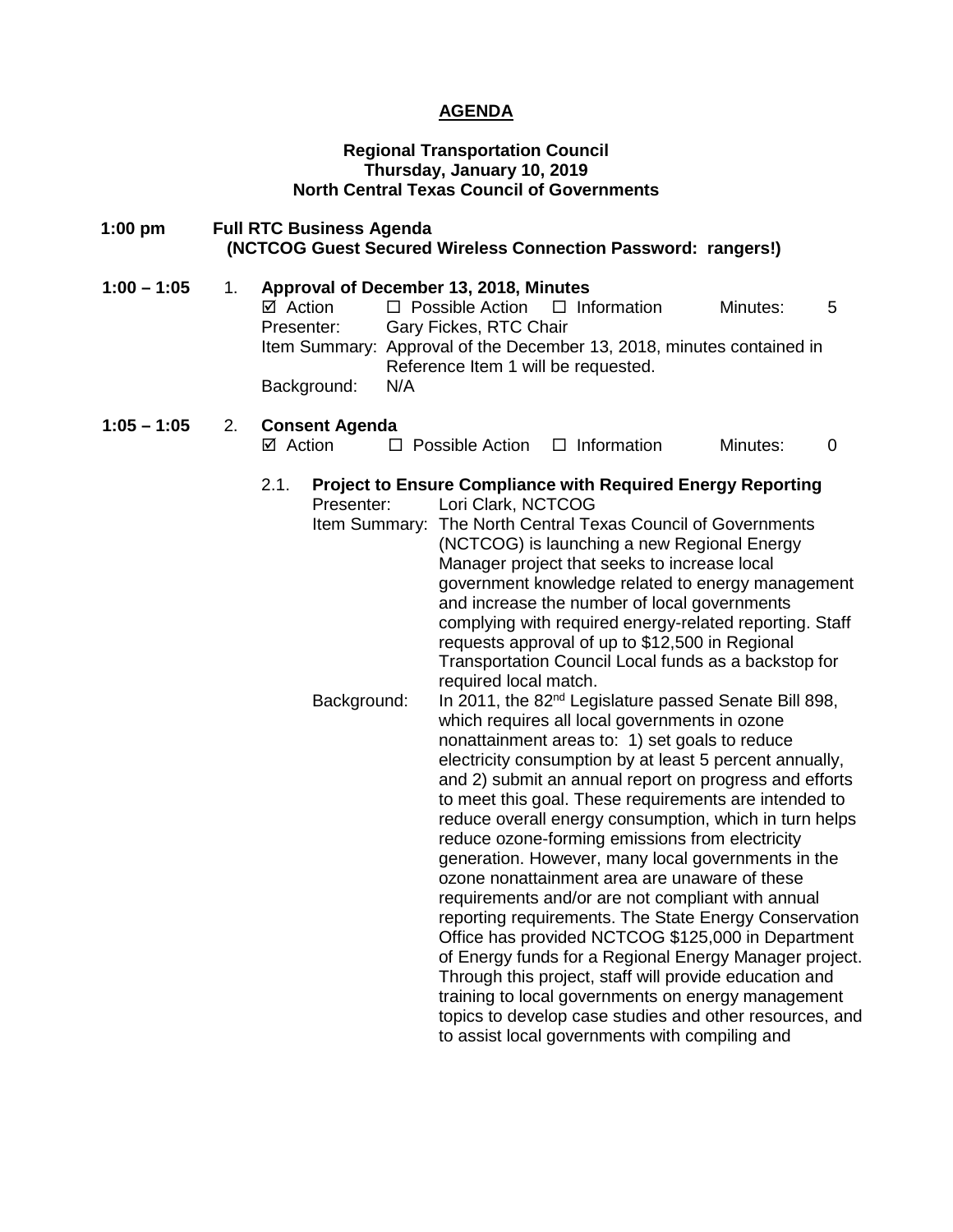submitting the data needed to comply with State reporting requirements. Electronic Item 2.1 provides an overview of the project.

Performance Measure(s) Addressed:

- $\Box$  Safety  $\Box$  Pavement and Bridge Condition
- □ Transit Asset <br>  $\Box$  Transit Asset <br>  $\Box$  System Performance/Freight/CMAQ

# 2.2. **Transportation Improvement Program Modifications**

Presenter: Ken Bunkley, NCTCOG Item Summary: Regional Transportation Council (RTC) approval of revisions to the 2019-2022 Transportation Improvement Program (TIP) and the ability to amend the Unified Planning Work Program (UPWP) and other planning/administrative documents with TIP-related changes will be requested. Background: February 2019 revisions to the 2019-2022 TIP are provided as Electronic Item 2.2 for the Council's consideration. These modifications have been reviewed for consistency with the Mobility Plan, the air quality conformity determination, and financial constraint of the TIP.

Performance Measure(s) Addressed:

**Ø** Safety **Ø** Pavement and Bridge Condition

⊠ Transit Asset **II System Performance/Freight/CMAQ** 

**1:05 – 1:20** 3. **Orientation to Agenda/Director of Transportation Report**

 $\Box$  Action  $\Box$  Possible Action  $\Box$  Information Minutes: 15 Presenter: Michael Morris, NCTCOG

- 1. Regional Transportation Council Member Representation at Events
	- TEXRail Inaugural Service: RTC Chair Gary Fickes, Jungus Jordan, Scott Mahaffey, T. Oscar Trevino Jr., B. Glen Whitley, and Ann Zadeh
- 2. Monitoring the Government Shutdown: Need for Flexibility
- 3. Recent Trip to Brownsville
- 4. Status Report on US 75 Technology Lanes
- 5. Notice of Funding Opportunity for Automated Driving System Demonstration Grants
- 6. Air Quality Funding Opportunities for Vehicles [\(www.nctcog.org/trans/quality/air/funding-and-resources/fundingvehicle\)](http://www.nctcog.org/trans/quality/air/funding-and-resources/fundingvehicle)
- 7. Dallas-Fort Worth Clean Cities Events [\(www.dfwcleancities.org/dfw-clean](http://www.dfwcleancities.org/dfw-clean-cities-meetings)[cities-meetings\)](http://www.dfwcleancities.org/dfw-clean-cities-meetings)
- 8. Dallas-Fort Worth Clean Cities Annual Survey Underway [\(www.dfwcleancities.org/annualreport\)](http://www.dfwcleancities.org/annualreport)
- 9. Correspondence from City of Fort Worth to Federal Aviation Administration (Electronic Item 3.1)
- 10. Irving Home Energy Fair, February 9, 2019, 1:00-3:00 pm in the Former Irving Central Library Lobby
- 11. December Online Input Opportunity Minutes (Electronic Item 3.2)
- 12. January Online Input Notice (Electronic Item 3.3)
- 13. Public Comments Report (Electronic Item 3.4)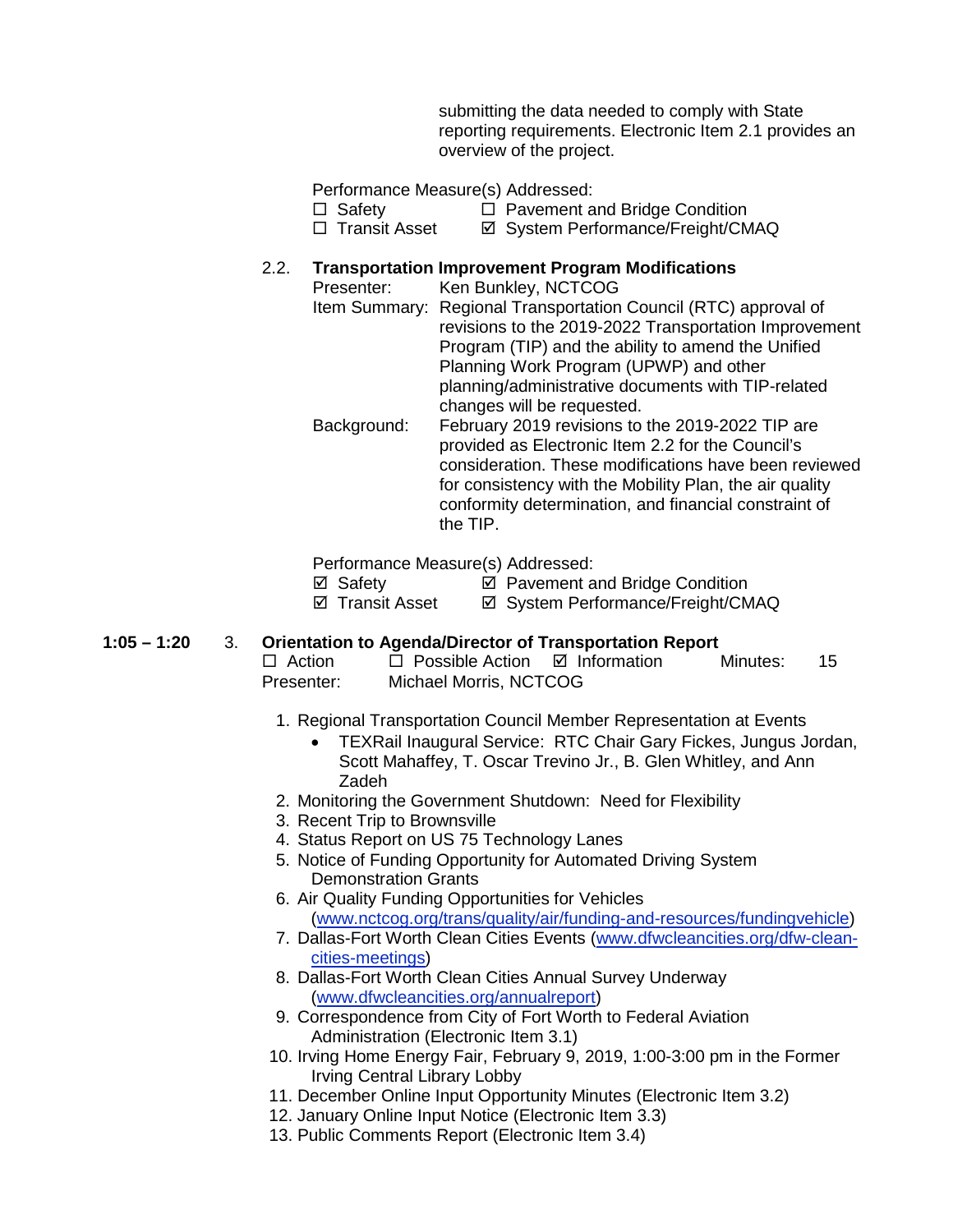- 14. Recent Correspondence (Electronic Item 3.5)
- 15. Recent News Articles (Electronic Item 3.6)
- 16. Recent Press Releases (Electronic Item 3.7)
- 17. Transportation Partners Progress Reports

# **1:20 – 1:30** 4. **Emergency Funds for Span**

- $\Box$  Possible Action  $\Box$  Information Minutes: 10 Presenter: Michael Morris, NCTCOG Item Summary: Staff will request Regional Transportation Council (RTC) approval for emergency funding for the transit provider Span, Inc. (Span) to continue providing critical transit services for
- residents in Denton County. Background: During 2018, the North Central Texas Council of Governments coordinated with Span to improve management of federally funded urban service, including implementing processes to ensure greater accuracy in reconciliation of urban and rural transit service expenses. Urban transit service in Span's provider area has increased. However, annually allocated federal funds are reflective of service levels from the former two years. Due to this gap, Span has introduced new funding and service adjustments but is facing reductions in urban service until additional federal funds become available from the Federal Transit Administration (FTA) and additional local funds are secured.

Staff will request authorization to utilize existing Regional Toll Revenue (RTR) funds previously authorized by the RTC for transit projects in an amount not to exceed \$160,000 to ensure the continuation of urban transit services for seniors and people with disabilities by Span. All expenses paid with RTR funds will follow FTA requirements. Additional details can be found in Electronic Item 4.

Performance Measure(s) Addressed:

Safety Pavement and Bridge Condition

 $\Box$  System Performance/Freight/CMAQ

**1:30 – 1:40** 5. **Alliance Link Funding to Trinity Metro**  $\Box$  Possible Action  $\Box$  Information Minutes: 10 Presenter: Shannon Stevenson, NCTCOG Item Summary: Staff will request Regional Transportation Council approval for funding to Trinity Metro to continue enhanced connectivity between the Fort Worth Alliance area and potential employee pools in Fort Worth, Denton, and surrounding areas. Background: In 2018, Toyota Motor North Texas funded the Alliance Link, a pilot project implemented to increase public transit ridership and transportation access in the Fort Worth Alliance area. The pilot, scheduled to conclude January 31, 2019, demonstrated the importance of connecting employees with existing nearby bus routes and final destinations. As the Alliance area continues to grow at an accelerated rate, transportation will be a critical component for lasting success. Trinity Metro reached out to the North Central Texas Council of Governments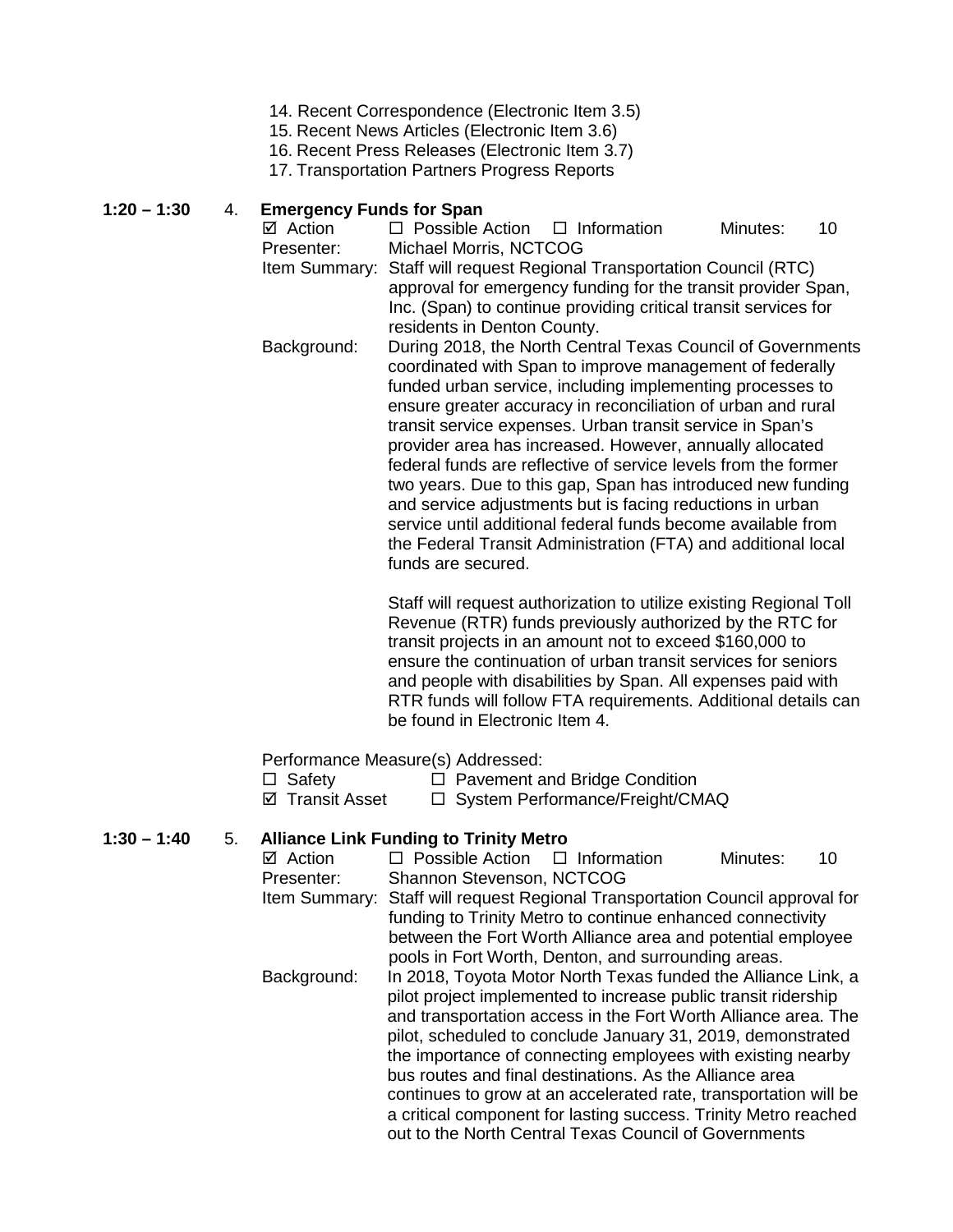(NCTCOG) seeking support for the continuation of this critical first/last mile connection. Trinity Metro is coordinating the service with the Denton County Transportation Authority and plans to integrate the Alliance Link into the High-Intensity Bus project, or guaranteed transit, taking shape along the IH 35W corridor that was previously funded by the Regional Transportation Council. Electronic Item 5.1 contains a copy of Trinity Metro's request along with NCTCOG's response, and Electronic Item 5.2 provides additional details on this project.

Performance Measure(s) Addressed:

- $\Box$  Safety  $\Box$  Pavement and Bridge Condition
- $\boxtimes$  Transit Asset  $\Box$  System Performance/Freight/CMAQ

**1:40 – 1:50** 6. **Legislative Update**

| $\Box$ Action | $\boxtimes$ Possible Action $\Box$ Information                                                                                          |                                                                              | Minutes: | 10 |  |  |  |
|---------------|-----------------------------------------------------------------------------------------------------------------------------------------|------------------------------------------------------------------------------|----------|----|--|--|--|
| Presenter:    | Amanda Wilson, NCTCOG                                                                                                                   |                                                                              |          |    |  |  |  |
|               | Item Summary: Staff will provide an update on federal and State legislative<br>actions related to transportation and air quality issues |                                                                              |          |    |  |  |  |
|               | affecting the Dallas-Fort Worth area.                                                                                                   |                                                                              |          |    |  |  |  |
| Background:   | Transportation issues continue to be a focus for both the                                                                               |                                                                              |          |    |  |  |  |
|               | United States (US) Congress and the Texas Legislature.                                                                                  |                                                                              |          |    |  |  |  |
|               |                                                                                                                                         | The 1 <sup>st</sup> session of the 116 <sup>th</sup> US Congress convened on |          |    |  |  |  |
|               |                                                                                                                                         | January 3, 2019. The 86 <sup>th</sup> Texas Legislature convened on          |          |    |  |  |  |
|               |                                                                                                                                         | January 8, 2019. This item will allow staff to provide updates               |          |    |  |  |  |
|               | on key positions of the Regional Transportation Council and<br>allow any additional positions to be taken, if necessary.                |                                                                              |          |    |  |  |  |
|               |                                                                                                                                         |                                                                              |          |    |  |  |  |

#### Performance Measure(s) Addressed:

 $\boxtimes$  Safety  $\Box$  Pavement and Bridge Condition

□ Transit Asset <br>  $\Box$  Transit Asset <br>  $\Box$  System Performance/Freight/CMAQ

#### **1:50 – 2:00** 7. **Performance Measures Target Setting: Roadway Safety and Transit Asset Management**

 $\Box$  Action  $\Box$  Possible Action  $\Box$  Information Minutes: 10 Presenters: Sonya Landrum and Shannon Stevenson, NCTCOG Item Summary: Staff will update the Regional Transportation Council (RTC) on proposed 2019 Roadway Safety and Transit Asset Management regional targets for federally required performance measures. Roadway Safety targets are focused on reducing serious injuries and fatalities for motorized and non-motorized travelers. Regional Transit Asset Management targets are focused on ensuring that public transportation vehicles, rail lines, and other capital assets for all transit providers in the urbanized area are in a state of good repair. Background: In December 2015, the Fixing America's Surface Transportation (FAST) Act was signed into law. The FAST Act requires certain performance measures be included in the long-range metropolitan transportation planning process. These measures were established by a series of four rulemakings: Safety, Infrastructure Condition, System Performance/Freight/Congestion Mitigation and Air Quality, and Transit Asset Management. In December 2017, the RTC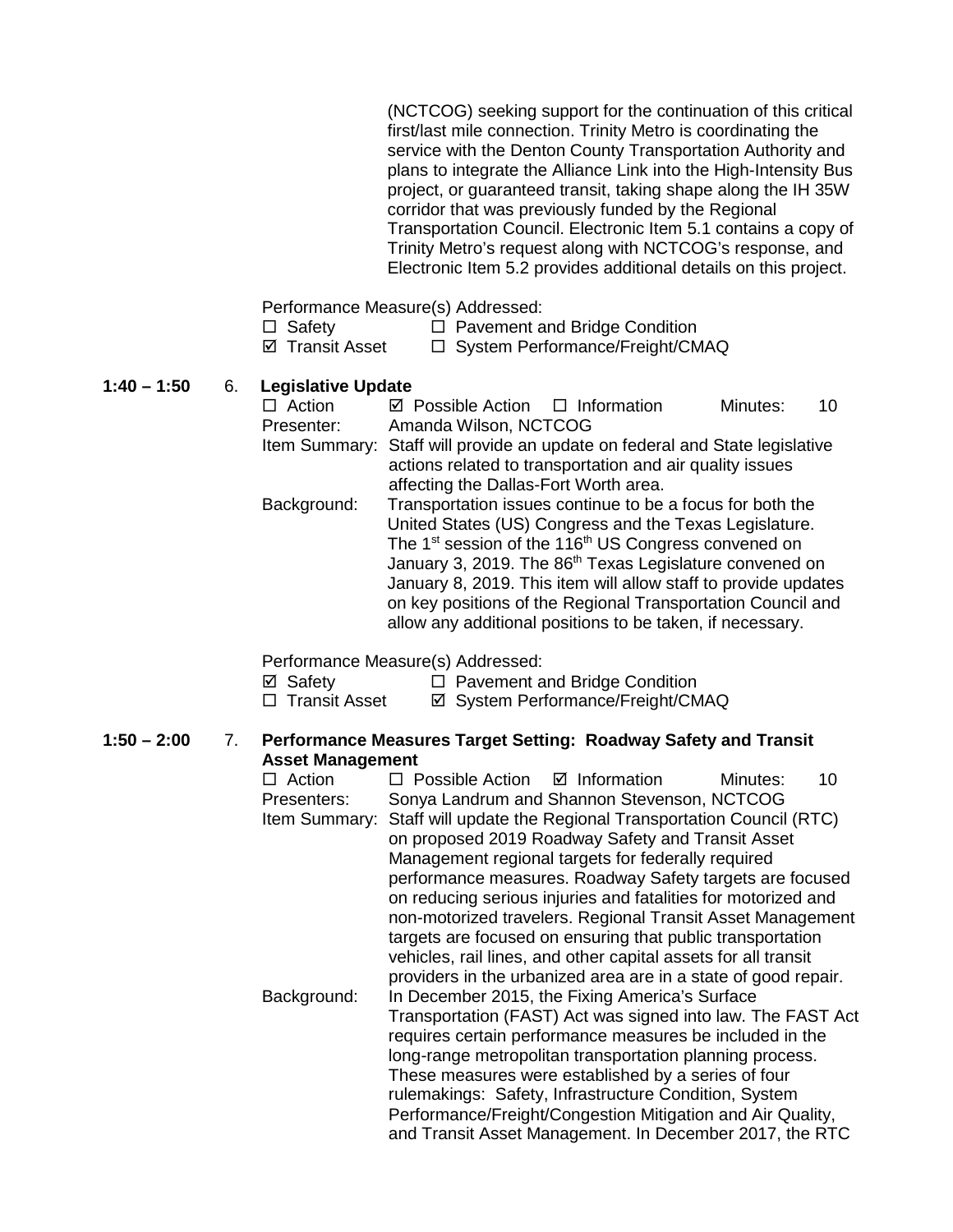adopted 2018 targets for the Transit Asset Management and Safety performance measures. In November 2018, the RTC adopted the targets for Infrastructure Condition and System Performance/Freight/Congestion Mitigation and Air Quality required measures.

As the Metropolitan Planning Organization for the North Central Texas region, the RTC is required to set targets annually for Roadway Safety and annually evaluate and adjust, if necessary, regional Transit Asset Management targets. These targets will be used to track and report on the region's performance through existing documents such as the Metropolitan Transportation Plan, the Transportation Improvement Program, and the State of the Region report. Additional performance measures representative of the region's long-range transportation planning goals as outlined in the recently adopted Mobility 2045 plan will be proposed for RTC consideration at a later date.

The proposed 2019 targets for Roadway Safety and Transit Asset Management will be discussed, and final targets will be proposed for RTC action at its February 14, 2019, meeting.

Performance Measure(s) Addressed:

| ⊠ Safety | $\Box$ Pavement and Bridge Condition |
|----------|--------------------------------------|
|          |                                      |

**Ø Transit Asset □ System Performance/Freight/CMAQ** 

# **2:00 – 2:10** 8. **Tolled Managed Lanes Success: Recent Trip to Chicago**

|               |    | $\Box$ Action<br>Presenter:         | $\Box$ Possible Action $\Box$ Information<br>Michael Morris, NCTCOG                                                                                                                                                                                                                                                                                              |                                                                           | Minutes: | 10 |  |  |
|---------------|----|-------------------------------------|------------------------------------------------------------------------------------------------------------------------------------------------------------------------------------------------------------------------------------------------------------------------------------------------------------------------------------------------------------------|---------------------------------------------------------------------------|----------|----|--|--|
|               |    |                                     | Item Summary: Staff will provide a summary of the presentation provided to<br>transportation entities in the Chicago Metropolitan Area and<br>Illinois Department of Transportation.                                                                                                                                                                             |                                                                           |          |    |  |  |
|               |    | Background:                         | Electronic Item 8 contains slides presented during a recent trip<br>to Chicago. Michael Morris was requested to present as a<br>result of a peer exchange conducted by the Illinois<br>Department of Transportation and Federal Highway<br>Administration. Elements of the Dallas-Fort Worth success<br>story regarding tolled managed lanes will be summarized. |                                                                           |          |    |  |  |
|               |    | $\Box$ Safety<br>Transit Asset<br>ш | Performance Measure(s) Addressed:                                                                                                                                                                                                                                                                                                                                | $\Box$ Pavement and Bridge Condition<br>□ System Performance/Freight/CMAQ |          |    |  |  |
| $2:10 - 2:20$ | 9. | 2019                                | <b>Candidate Top Five Regional Transportation Council Policy Initiatives for</b>                                                                                                                                                                                                                                                                                 |                                                                           |          |    |  |  |
|               |    | $\Box$ Action<br>Presenter:         | $\Box$ Possible Action $\Box$ Information<br>Michael Morris, NCTCOG                                                                                                                                                                                                                                                                                              |                                                                           | Minutes: | 10 |  |  |
|               |    |                                     | Item Summary: Staff will provide an initial list of 2019 non-legislative policy                                                                                                                                                                                                                                                                                  |                                                                           |          |    |  |  |

Item Summary: Staff will provide an initial list of 2019 non-legislative policy priorities for the Regional Transportation Council to consider in 2019.